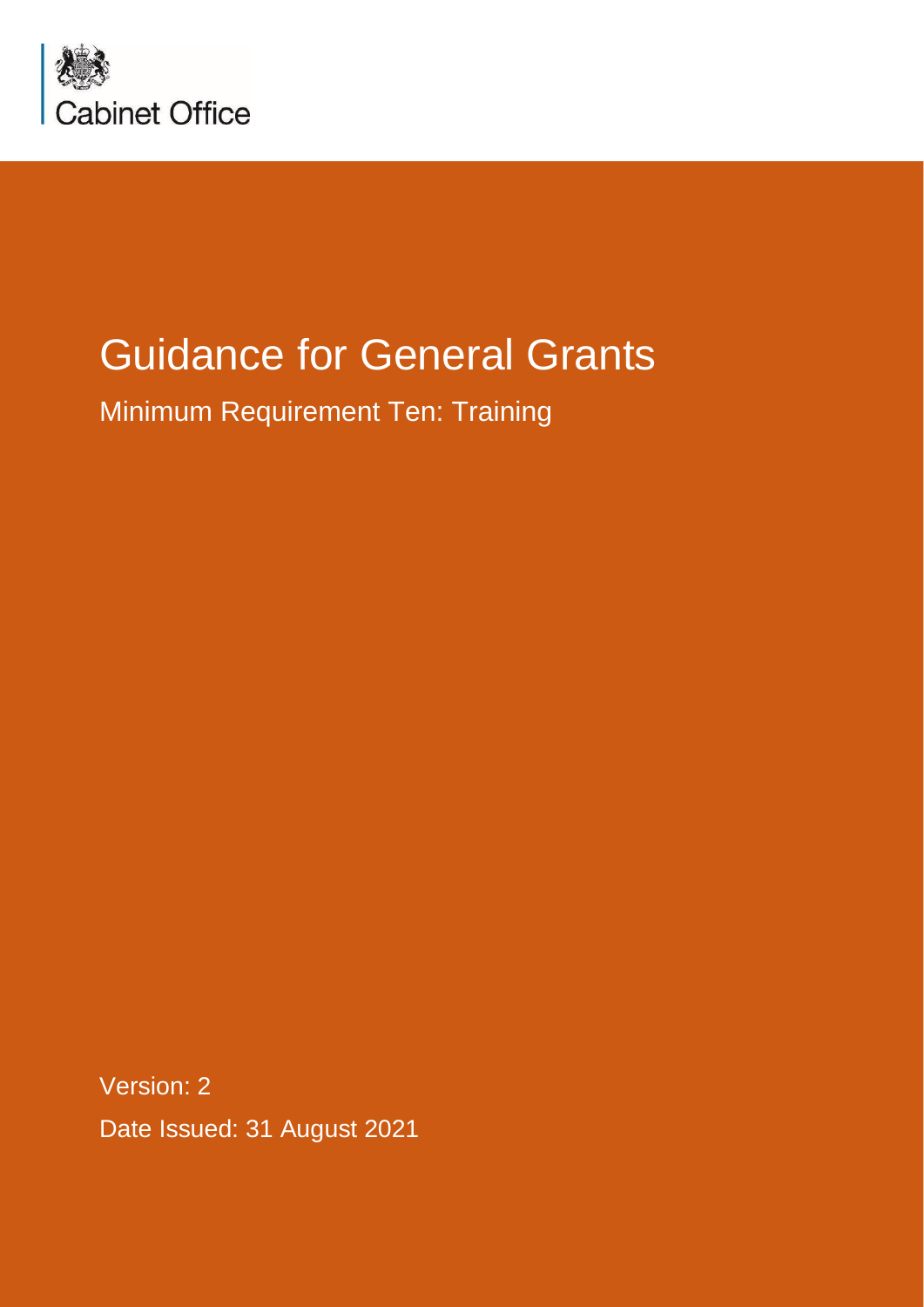#### **Important note**

- ► This guidance applies only to general grants made by departments and their arm's length bodies (ALBs) using Exchequer funding. It does not apply to formula grants or grant in aid. [Managing Public Money](https://www.gov.uk/government/publications/managing-public-money) and local guidance within government grant making organisations is applicable to those categories, and minimum requirements may be developed in future.
- ► Organisations' primary concern when administering grants is to have due regard to the 'Grants Functional Standard' (GovS 015) and the key documents referred to within it including [Managing Public Money.](https://www.gov.uk/government/publications/managing-public-money) Nothing in this guidance is intended to contradict or supersede these. Furthermore, this guidance is not intended to be an additional spending control - departments retain accountability for decisions on grant expenditure.
- ► This guidance should be read in conjunction with the wider set of minimum requirements guidance documents (including the introduction). Further information and tools supporting this guidance can be found online through the [grants Centre of](https://gcoe.civilservice.gov.uk/)  [Excellence \(CoE\).](https://gcoe.civilservice.gov.uk/) Further references and resources are highlighted throughout. It should also be read alongside organisations' internal guidance, where available, which will provide the departmental policy context.
- ► This guidance should be approached on a 'comply or explain' basis. It is important to consider flexibility and proportionality in adhering to the minimum requirements. As such there may be some specific instances where the requirements may not be met in full. In these instances, appropriate justification should be recorded within the business case or equivalent approval documents.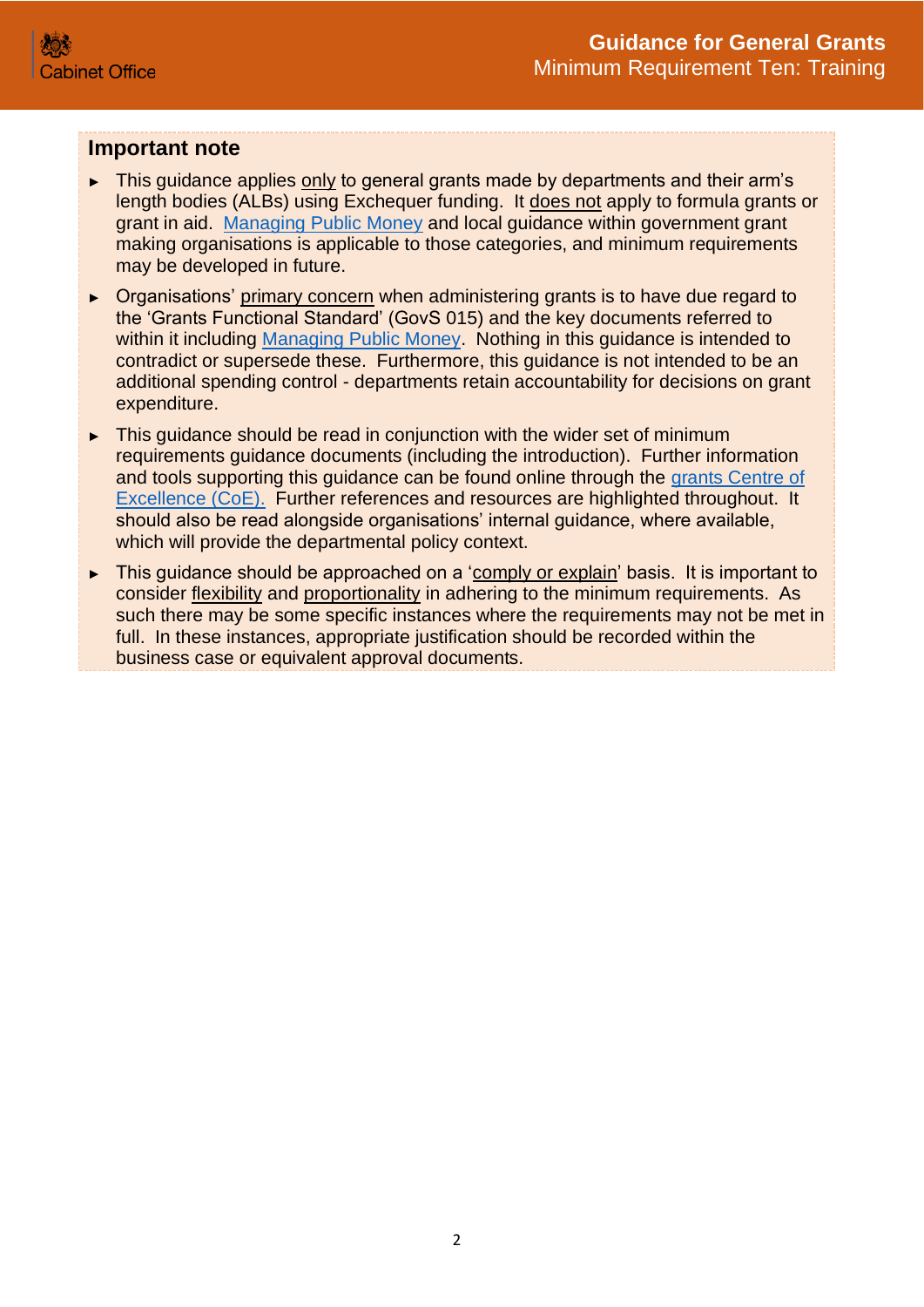

## **Contents**

| <b>Minimum Requirement</b>                        |   |
|---------------------------------------------------|---|
| <b>Purpose</b>                                    | 4 |
| <b>Grants Functional Standard: Key References</b> | 5 |
| <b>Overview</b>                                   | 6 |
| <b>The Government Grants Academy</b>              | 7 |
| Fraud in grants                                   | 7 |
| Risks, controls and assurance                     | 7 |
| General grants and commercial procurement         | 7 |
| <b>Further Resources</b>                          |   |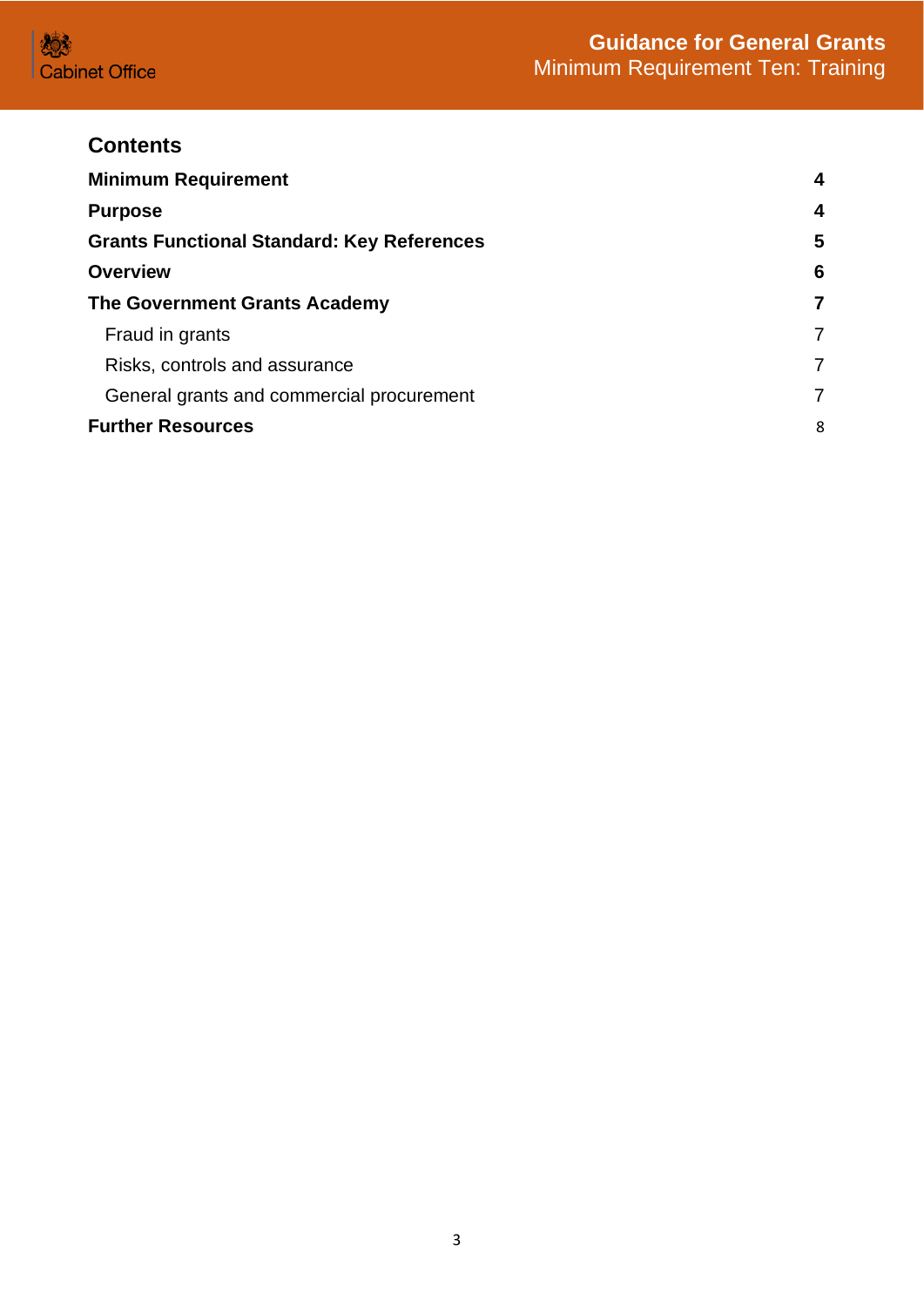

## <span id="page-3-0"></span>**Minimum Requirement**

All those involved in the development and administration of grant awards should **undertake core training in grant management** best practice.

## <span id="page-3-1"></span>**Purpose**

*Minimum Requirement Ten:* training and the guidance for general grants set out below is aimed at ensuring that all staff involved in the management of general grants are competent and properly equipped to undertake the role effectively. The appropriate level of training and support should be made available, particularly regarding optimising value for money and identifying and managing risk.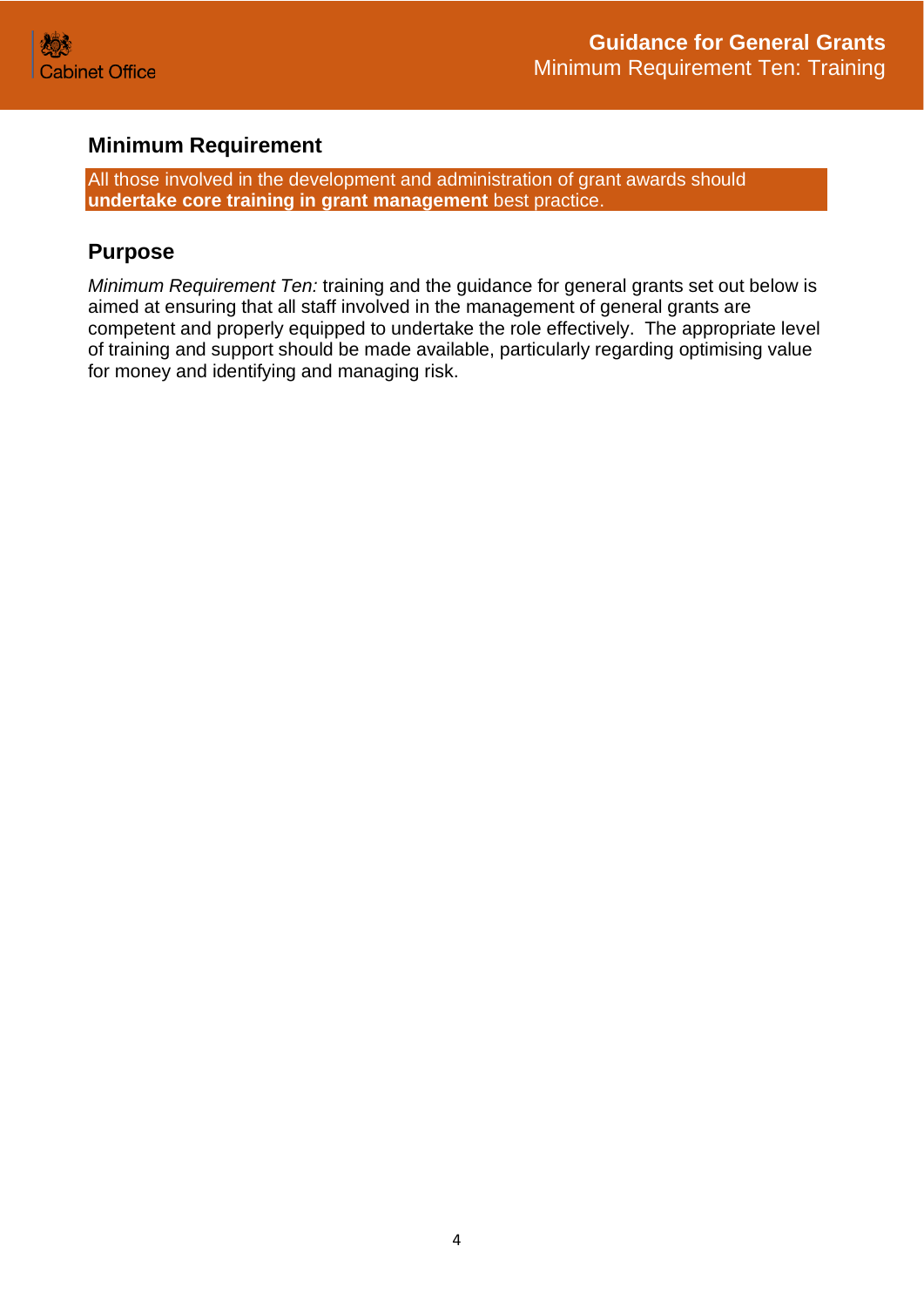## <span id="page-4-0"></span>**Grants Functional Standard: Key References**

Mandatory expectations ('shall') for management of grants related to this minimum requirement have been extracted from the 'Grants Functional Standard' which can be accessed [on GOV.UK.](https://www.gov.uk/government/publications/grants-standards/grant-standards) *Please note that in some cases the information has been paraphrased for conciseness - refer to the standard itself for the full version.*

| <b>Area</b>                                 | <b>Requirement(s)</b>                                                                                                                                                                                                                    | <b>Context</b>                                                                                                                                                                                                                                                                                                                                                                                                                                                          | <b>Reference</b>                                                        | Pag<br>е |
|---------------------------------------------|------------------------------------------------------------------------------------------------------------------------------------------------------------------------------------------------------------------------------------------|-------------------------------------------------------------------------------------------------------------------------------------------------------------------------------------------------------------------------------------------------------------------------------------------------------------------------------------------------------------------------------------------------------------------------------------------------------------------------|-------------------------------------------------------------------------|----------|
| <b>Supporting</b><br>practices:<br>Training | In performing their roles, and<br>in meeting this standard, those<br>undertaking grant<br>management should have the<br>appropriate level of support<br>and shall have completed<br>basic training to perform their<br>role effectively. | Such training should<br>include knowledge of<br>applicable sources of<br>further guidance and<br>the identification of<br>empowering<br>legislation<br>underpinning<br>individual grant<br>schemes.<br>Note: An eLearning<br>package: Introduction<br>to Managing<br><b>Government General</b><br>Grants, designed to<br>help grant managers<br>comply with the<br>above training<br>requirement, is<br>available on Civil<br>Service's preferred<br>learning platform. | 6.7<br>Training<br>Also refer<br>to:<br>GovS003,<br>Human<br>resources. | 21       |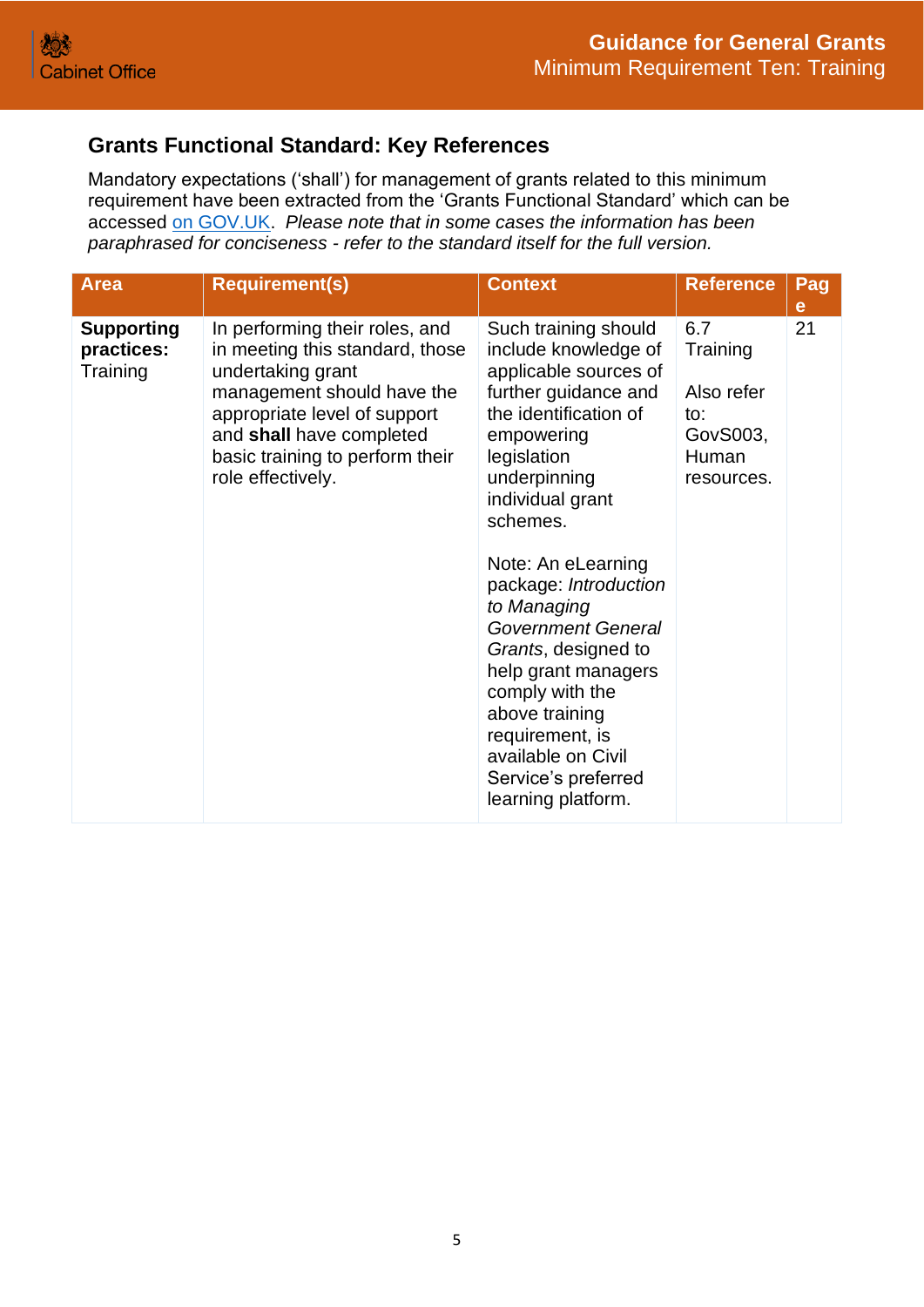### <span id="page-5-0"></span>**Overview**

- 1. All staff involved in the management of government grant funding should be competent and experienced and be given the appropriate level of training and support by their organisation in order to perform their role effectively. Staff should be familiar with the Grants Functional Standard and the Minimum Requirements for general grants and be aware of other relevant resources (including those referred to within the minimum requirement guidance documents). Staff are expected to be registered on and make regular use of the [grants Centre of Excellence \(CoE\)](https://gcoe.civilservice.gov.uk/) in order to access the latest guidance, good practice and other resources.
- 2. The Senior Officer Responsible (SOR) should ensure that their team has the required capability, training and support (refer to [minimum requirement one: senior officer](https://assets.publishing.service.gov.uk/government/uploads/system/uploads/attachment_data/file/722194/Grants-Standard-ONE-SRO.pdf)  [responsible for a grant\)](https://assets.publishing.service.gov.uk/government/uploads/system/uploads/attachment_data/file/722194/Grants-Standard-ONE-SRO.pdf). Grant making organisations should decide on the training appropriate for the different roles within their organisation, based on their staff's responsibilities and existing knowledge and experience. They should draw on existing training resources available through the [Governments Grants Academy](https://gcoe.civilservice.gov.uk/government-grants-academy/) on the [grants Centre of Excellence \(CoE\),](https://gcoe.civilservice.gov.uk/) and from other sources across government, such as the Commercial College and Finance Academy, in addition to their organisation's internal guidance and training.
- 3. Training should be provided prior to starting, and throughout a person's work in grant management, as required. All new grant makers shall undertake the Foundation Learning package - the package includes the following eLearning modules: '*An Introduction to Managing Government General Grants'*, '*Fraud in Grants', and 'Grant Risk, Controls and Assurance',* which have been made available on [Civil Service](https://learn.civilservice.gov.uk/courses/frixt-BeRo-U0T1nRjsoZA)  [Learning \(CSL\)](https://learn.civilservice.gov.uk/courses/frixt-BeRo-U0T1nRjsoZA) – you will need to logged into CSL before clicking the link - and through the [Governments Grants Academy.](https://gcoe.civilservice.gov.uk/government-grants-academy/) In addition, there is the *General grants or Commercial Procurement?* e-learning module available via the [Government](https://www.govcommercialcollege.co.uk/auth/cabinetoffice/login.php)  [Commercial College.](https://www.govcommercialcollege.co.uk/auth/cabinetoffice/login.php) Working through these modules will ensure an individual's compliance with this minimum requirement – it is strongly recommended that grant making organisations mandate the completion of these modules or an internal training package that offers an equivalent curriculum.
- 4. Where already qualified via a relevant profession, for example, finance, commercial or audit, an individual may be deemed to have already met the minimum requirement. In all cases, there is value to be gained from undertaking grantsspecific training, for example, to help commercial specialists understand the key differences between contract procurement and grants administration. Basic grants training may also be advantageous for those in other professions who have not had prior, direct experience of grant making.
- 5. Support should also be available to those involved with the management of grants. There is often a requirement for specific expertise in the design and development of a grant, as well as at key stages throughout the grant lifecycle. Specialist support may include, but is not limited to, the following professions and capabilities: policy, analysis, finance, commercial, legal, risk and counter-fraud.
- 6. Grant making organisations should engage with their departmental grants champion to discuss their training needs and available resources. Organisations may also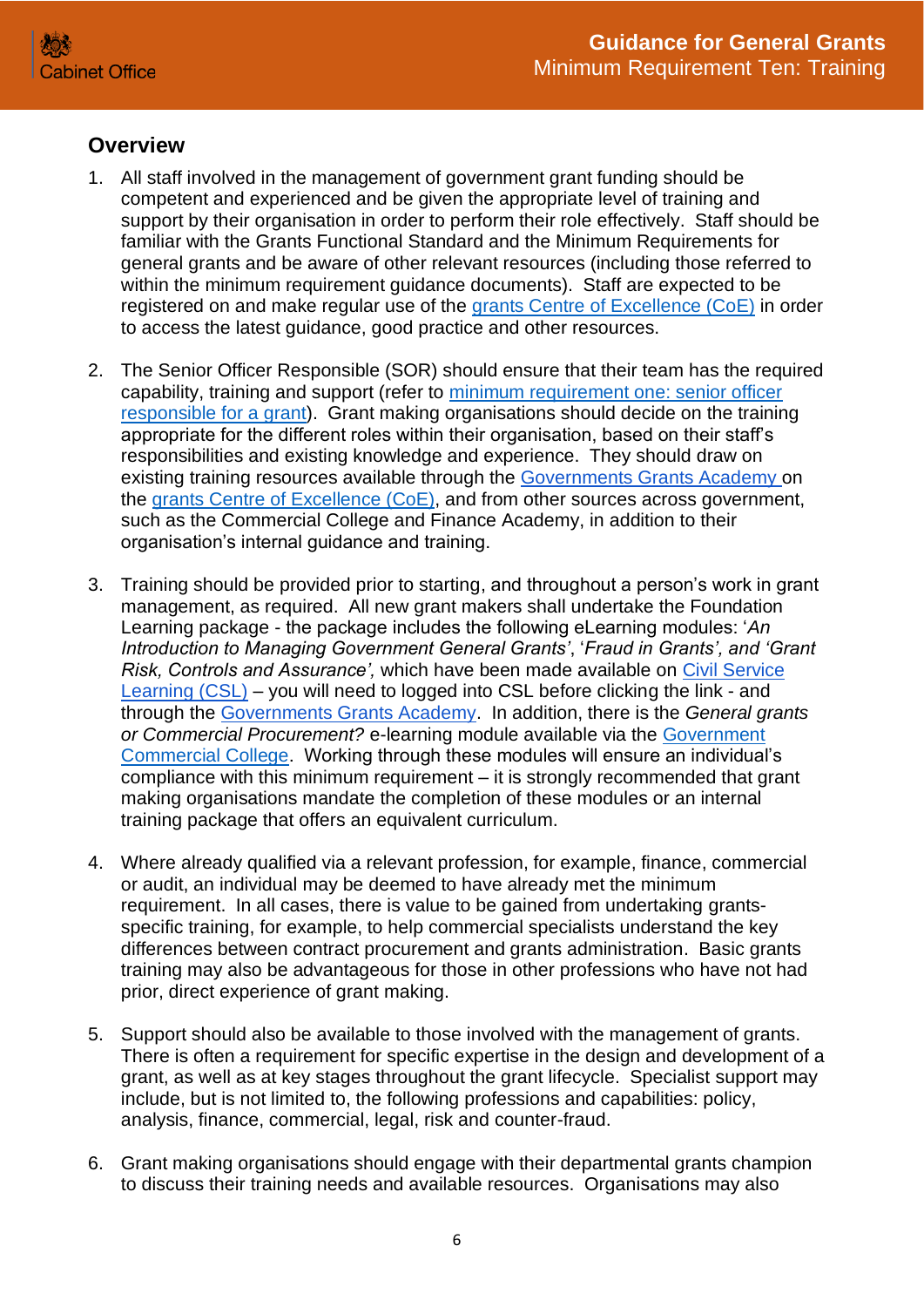

consider introducing a process for matching new and inexperienced grant makers with a 'buddy' who should be a colleague who is an experienced grant maker.

#### <span id="page-6-0"></span>**The Government Grants Academy**

- 7. The Government Grants Academy is developing a suite of bespoke training products designed to support learning and development in relation to grant management. The training offer can be found on the [grants Centre of Excellence](https://gcoe.civilservice.gov.uk/) (CoE); it provides details of available eLearning and additional training resources for grant makers.
- 8. The suite of training products includes web-based resources accessed through Civil Service Learning. Training modules have been produced in collaboration with grant administrators across government from internal departments and Arm's Length Bodies.

*Note: check the training page on the grants Centre of Excellence regularly for updates on training products currently in development.*

- 9. The eLearning module *Introduction to managing government general grants* provides an essential overview of the administration process for general grants. On completion users will be able to understand:
	- the key stages of the end-to-end grant management process and best practice;
	- the key roles and who to consult;
	- where to find further guidance and support; and
	- how to apply the Grants Functional Standard for government general grants.

#### <span id="page-6-1"></span>**Fraud in grants**

10.On completion of this training users will understand:

- the importance of a Fraud Risk Assessment; and
- how to report suspected grants fraud.

#### <span id="page-6-2"></span>**Risks, controls and assurance**

11.On competition of this training users will understand:

- identify, assess and manage risks:
- develop and implement a control and assurance framework

In addition, there are further bite-sized modules available on the Grants Academy page on the grants Centre of Excellence, providing an introduction to some key considerations when administering government general grants and where to find further resources and information.

#### <span id="page-6-3"></span>**General grants and commercial procurement**

12.The Government Grants Academy has partnered with the Commercial Function and Commercial College to produce an eLearning module to explain the similarities and differences between grants and contracts, and highlighting the importance of ensuring that the most appropriate funding route is used.